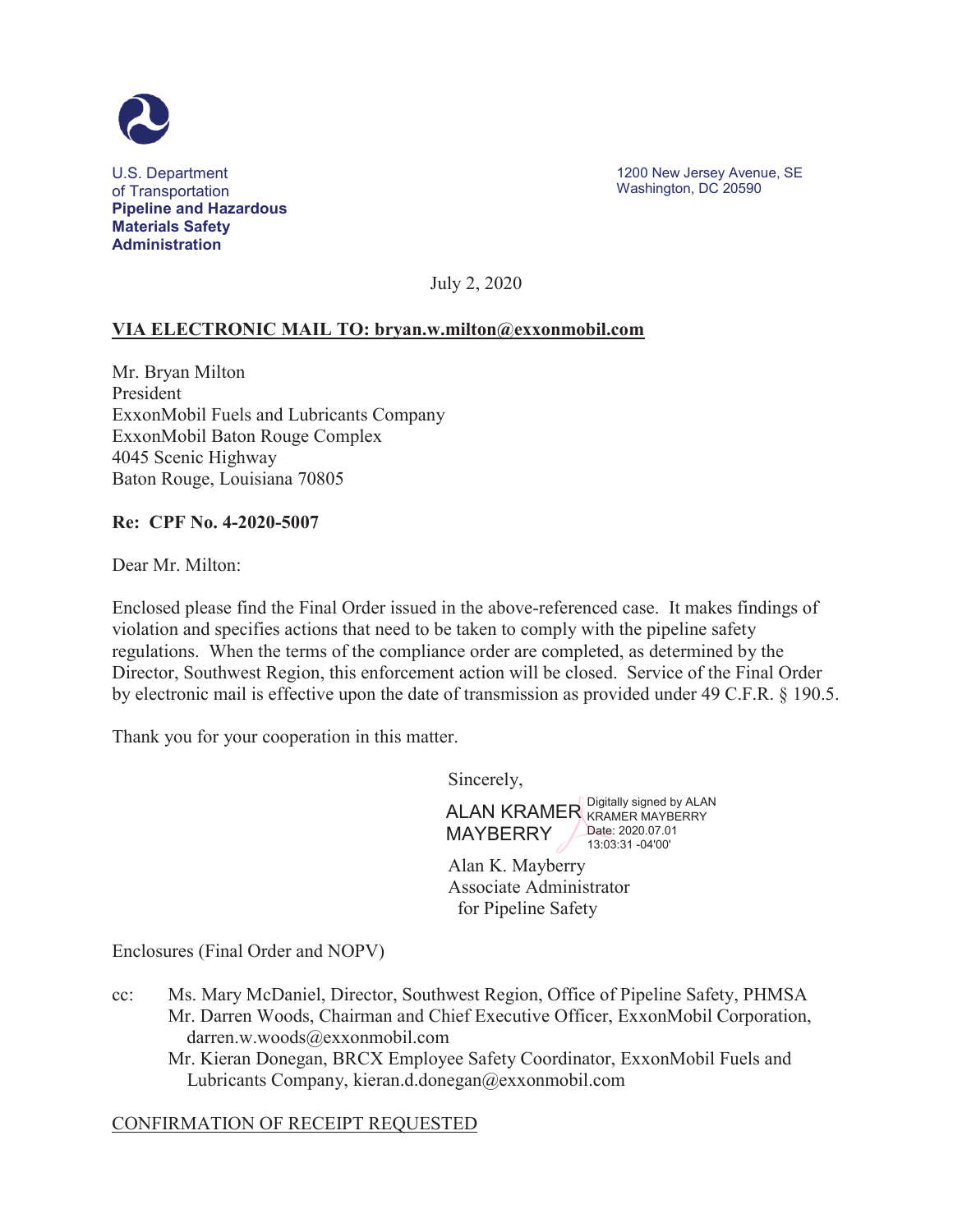## **U.S. DEPARTMENT OF TRANSPORTATION PIPELINE AND HAZARDOUS MATERIALS SAFETY ADMINISTRATION OFFICE OF PIPELINE SAFETY WASHINGTON, D.C. 20590**

**In the Matter of )** 

**ExxonMobil Fuels and Lubricants Company, ) CPF No. 4-2020-5007 a subsidiary of ExxonMobil Corporation, )** 

 $\mathcal{L} = \{ \mathcal{L} \}$  **)** 

 **)** 

 **)** 

**\_\_\_\_\_\_\_\_\_\_\_\_\_\_\_\_\_\_\_\_\_\_\_\_\_\_\_\_\_\_\_\_\_\_\_\_\_\_\_\_\_\_)** 

**Respondent. )** 

## **FINAL ORDER**

On March 17, 2020, pursuant to 49 C.F.R. § 190.207, the Director, Southwest Region, Office of Pipeline Safety (OPS), issued a Notice of Probable Violation (Notice) to ExxonMobil Fuels and Lubricants Company, a subsidiary of ExxonMobil Corporation (Respondent). The Notice proposed finding that Respondent had violated the pipeline safety regulations in 49 C.F.R. Part 195. The Notice also proposed certain measures to correct the violations. Respondent did not contest the allegations of violation or corrective measures.

Based upon a review of all of the evidence, pursuant to § 190.213, I find Respondent violated the pipeline safety regulations listed below, as more fully described in the enclosed Notice, which is incorporated by reference:

49 C.F.R.  $\S 195.1(c)$  (**Item 1)** – Respondent failed to comply with the requirements of Part 195 that apply specifically to breakout tanks and, to the extent practicable, with requirements that apply to pipeline systems and pipeline facilities;

49 C.F.R.  $\S$  195.420(a) **(Item 2)** – Respondent failed to inspect each mainline valve to determine that it is functioning properly at intervals not exceeding 7 ½ months, but at least twice each calendar year; and

49 C.F.R.  $\S$  195.406(a) **(Item 3)** – Respondent failed to operate two pipelines at a maximum operating pressure established in accordance with  $\S$  195.406(a)(1)-(5).

These findings of violation will be considered prior offenses in any subsequent enforcement action taken against Respondent.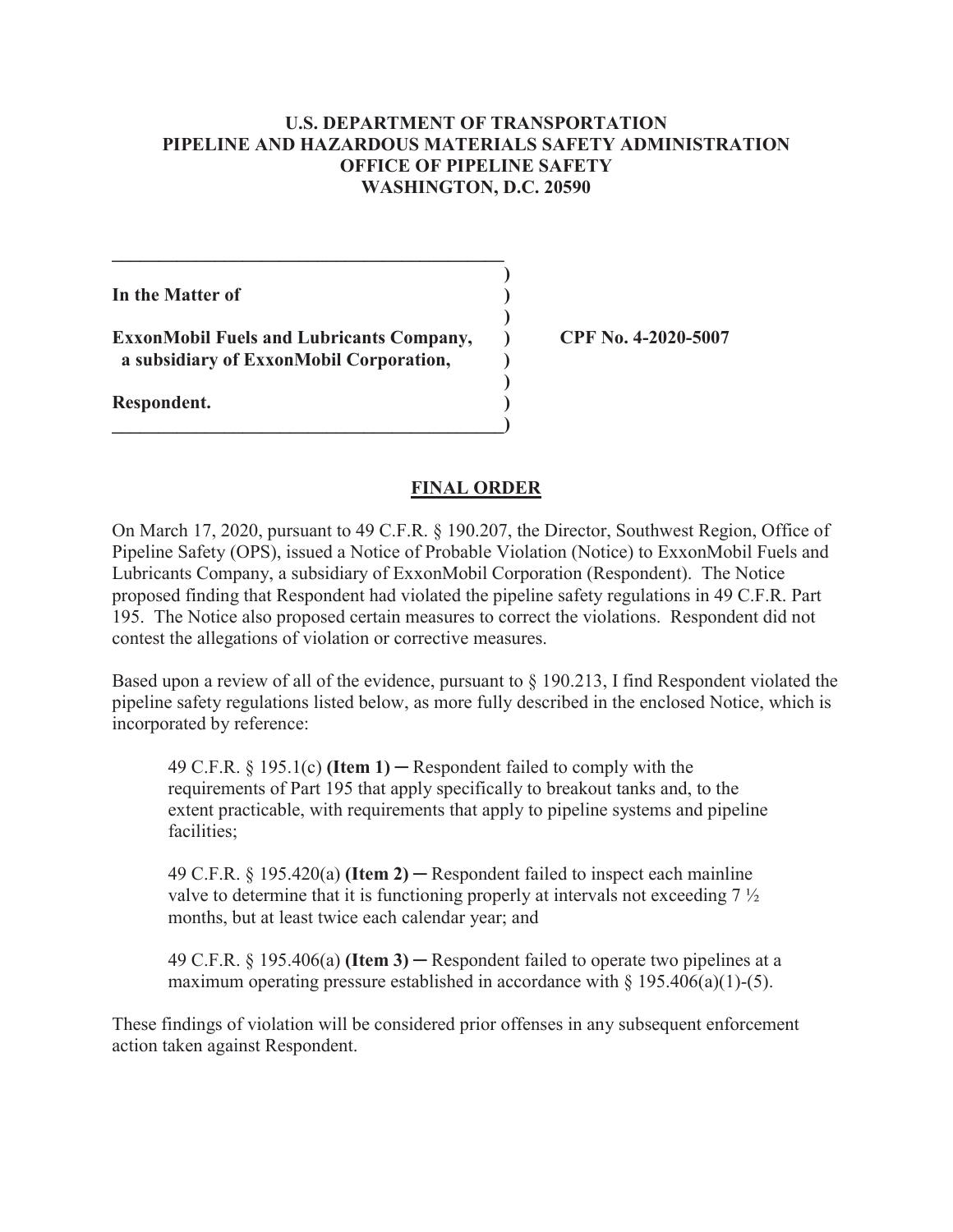## **COMPLIANCE ACTIONS**

Pursuant to 49 U.S.C. § 60118(b) and 49 C.F.R. § 190.217, Respondent is ordered to take the actions proposed in the enclosed Notice to correct the violations. The Director may grant an extension of time to comply with any of the required items upon a written request timely submitted by the Respondent and demonstrating good cause for an extension. Upon completion of ordered actions, Respondent may request that the Director close the case. Failure to comply with this Order may result in the assessment of civil penalties under 49 C.F.R. § 190.223 or in referral to the Attorney General for appropriate relief in a district court of the United States.

## **WARNING ITEM**

With respect to Item 4, the Notice alleged a probable violation of 49 C.F.R. § 195.452(j), but did not propose a civil penalty or compliance order for this item. Therefore, this is considered to be a warning item. If OPS finds a violation of this provision in a subsequent inspection, Respondent may be subject to future enforcement action.

The terms and conditions of this order are effective upon service in accordance with 49 C.F.R. § 190.5.

 $\frac{1}{2}$   $\frac{1}{2}$   $\frac{1}{2}$   $\frac{1}{2}$   $\frac{1}{2}$   $\frac{1}{2}$   $\frac{1}{2}$   $\frac{1}{2}$   $\frac{1}{2}$   $\frac{1}{2}$   $\frac{1}{2}$   $\frac{1}{2}$   $\frac{1}{2}$   $\frac{1}{2}$   $\frac{1}{2}$   $\frac{1}{2}$   $\frac{1}{2}$   $\frac{1}{2}$   $\frac{1}{2}$   $\frac{1}{2}$   $\frac{1}{2}$   $\frac{1}{2}$  ALAN KRAMER Eigitally signed by ALAN MAYBERRY KRAMER MAYBERRY Date: 2020.07.01 13:05:57 -04'00' July 2, 2020

Alan K. Mayberry Date Issued Associate Administrator for Pipeline Safety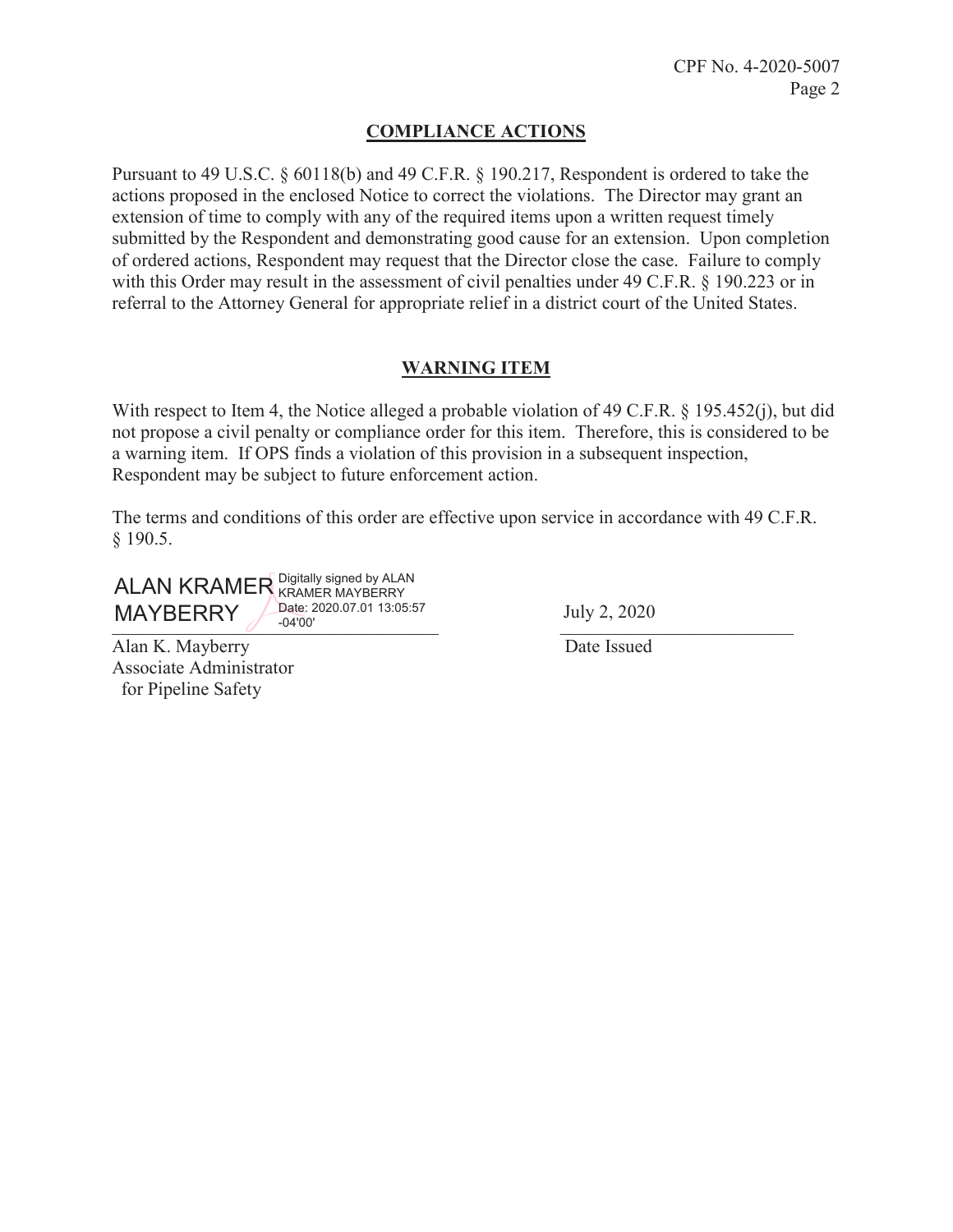**U.S. Department** of Transportation

8701 S. Gessner, Suite 630 Houston, TX 77074

**Pipeline and Hazardous Materials Safety Administration** 

# **NOTICE OF PROBABLE VIOLATION** and **PROPOSED COMPLIANCE ORDER**

### **CERTIFIED MAIL - RETURN RECEIPT REQUESTED**

March 17, 2020

Bryan Milton President ExxonMobil Fuels and Lubricants Company 4045 Scenic Highway Baton Rouge, Louisiana 70821-0551

#### CPF 4-2020-5007

Dear Mr. Milton:

On March 11-15, and June 17-20, 2019, a representative of the Pipeline and Hazardous Materials Safety Administration (PHMSA), Office of Pipeline Safety (OPS), pursuant to Chapter 601 of 49 United States Code (U.S.C.) inspected your ExxonMobil Fuels and Lubricants Company (ExxonMobil) procedures, integrity management plan, records and pipeline facilities in Baton Rouge, Louisiana.

As a result of the inspection, it is alleged that you have committed probable violations of the Pipeline Safety Regulations, Title 49, Code of Federal Regulations Part 195 (CFR). The items inspected and the probable violations are: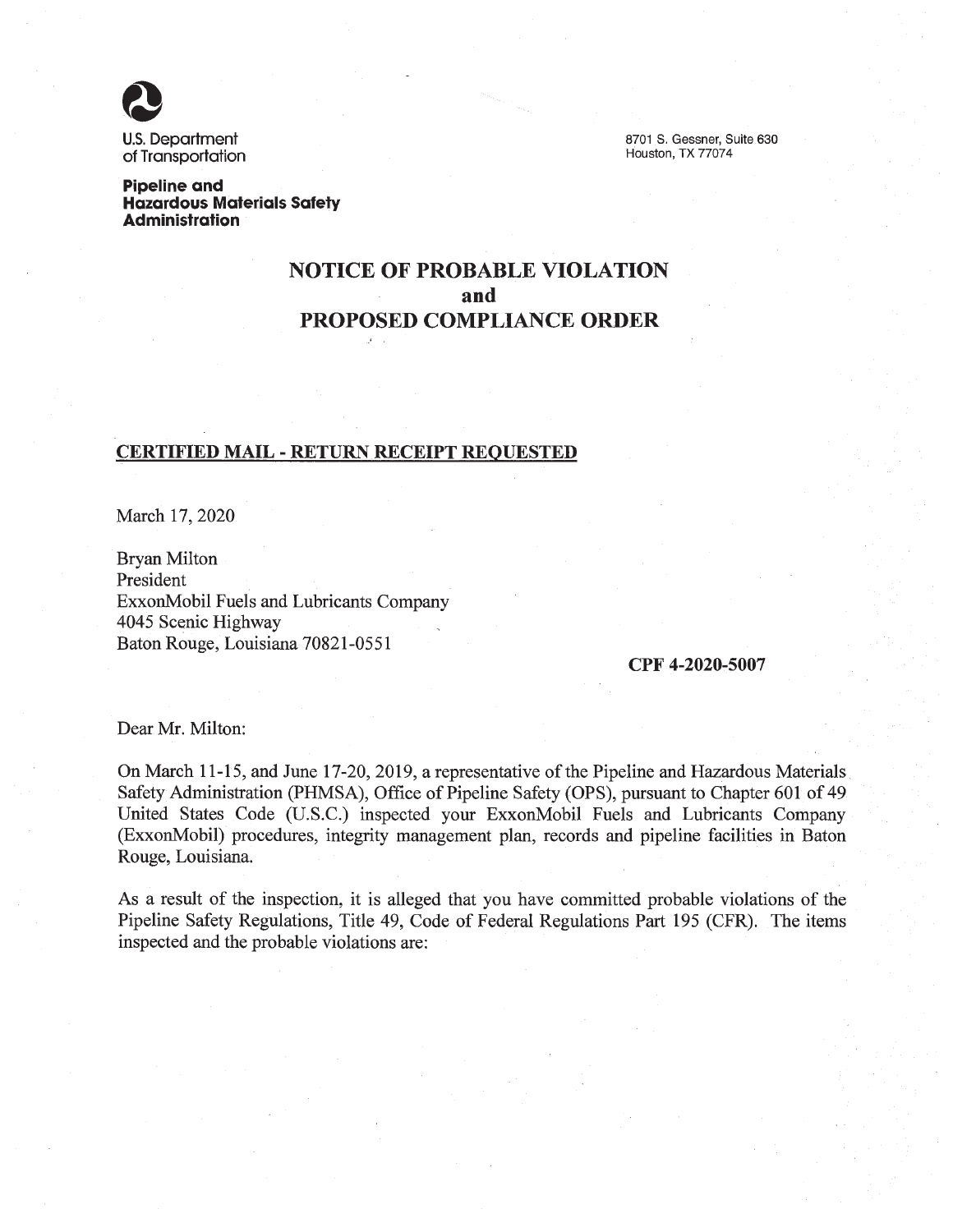#### §195.1 Which pipelines are covered by this part? 1.

(a) Covered. Except for pipelines listed in paragraph (b) of this Section, this Part applies to pipeline facilities and the transportation of hazardous liquids or carbon dioxide associated with those facilities in or affecting interstate or foreign commerce, including pipeline facilities on the Outer Continental Shelf (OCS). Covered pipelines include, but are not limited to...

(c) Breakout tanks. Breakout tanks subject to this Part must comply with requirements that apply specifically to breakout tanks and, to the extent applicable, with requirements that apply to pipeline systems and pipeline facilities. If a conflict exists between a requirement that applies specifically to breakout tanks and a requirement that applies to pipeline systems or pipeline facilities, the requirement that applies specifically to breakout tanks prevails.

ExxonMobil failed to identify all breakout tanks at its Anchorage Tank Farm subject to 49 CFR Part 195.

During the PHMSA inspection, a review of the station piping determined that the jurisdictional status of all of the tanks within the facility was inaccurate. The review identified tanks that were omitted from regulatory oversight under 49 CFR Part 195.

#### $2.$ § 195.420 Valve maintenance.

(a) Each operator shall, at intervals not exceeding 71/2 months, but at least twice each calendar year, inspect each mainline valve to determine that it is functioning properly.

ExxonMobil failed to inspect its DOT valves 4905A, 4905B, 4917A, and 4917B to determine that it is functioning properly at invervals not exceed 7<sup>1</sup>/<sub>2</sub> months, but at least twice each calendar year as required by  $\S$  195.420(b). During the inspection, ExxonMobil had only one valve inspection record for these valves dated February 26, 2019, at the Anchorage Tank Farm facility and missed the inspections for the 2017 and 2018 calendar years.

#### $3.$ § 195.406 Maximum operating pressure.

(a) Except for surge pressures and other variations from normal operations, no operator may operate a pipeline at a pressure that exceeds any of the following:

(1) The internal design pressure of the pipe determined in accordance with §195.106. However, for steel pipe in pipelines being converted under §195.5, if one or more factors of the design formula (§195.106) are unknown, one of the following pressures is to be used as design pressure: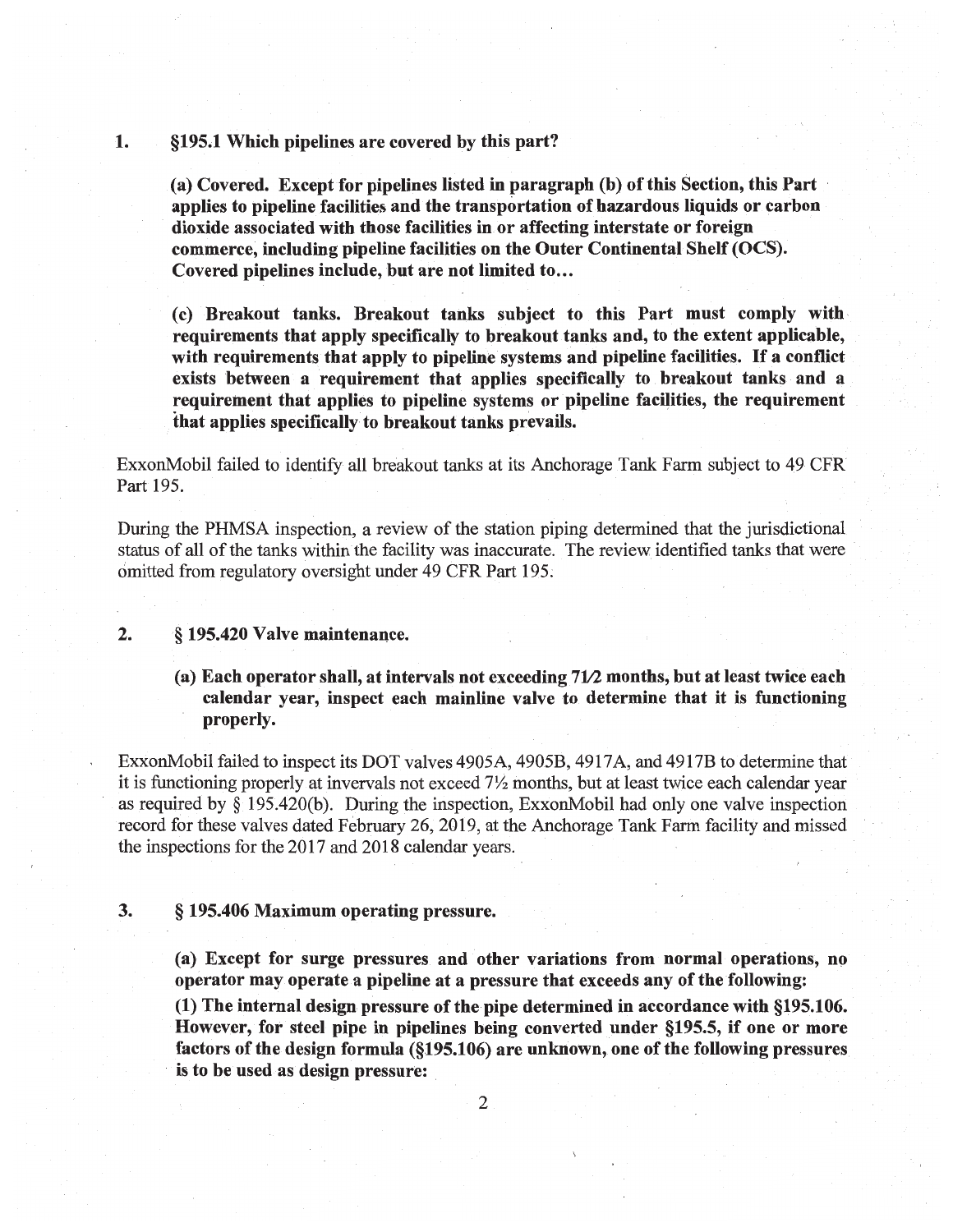(i) Eighty percent of the first test pressure that produces yield under section N5.0 of Appendix N of ASME/ANSI B31.8 (incorporated by reference, see §195.3), reduced by the appropriate factors in  $\S$ [195.106(a) and (e); or

(ii) If the pipe is 323.8 mm (12% in) or less outside diameter and is not tested to yield under this paragraph, 1379 kPa (200 psig).

(2) The design pressure of any other component of the pipeline.

(3) Eighty percent of the test pressure for any part of the pipeline which has been pressure tested under Subpart E of this part.

(4) Eighty percent of the factory test pressure or of the prototype test pressure for any individually installed component which is excepted from testing under §195.305.

(5) For pipelines under  $\S(195.302(b)(1)$  and (b)(2)(i), that have not been pressure tested under Subpart E of this part, 80 percent of the test pressure or highest operating pressure to which the pipeline was subjected for 4 or more continuous hours that can be demonstrated by recording charts or logs made at the time the test or operations were conducted.

ExxonMobil failed to establish the maximum operating pressure in accordance with § 195.406 for relief lines 4905 and 4917. ExxonMobil records provided during the inspection did not document a pressure test record for relief line 4905 as required by 195.406 (a)(1) and (a)(3) nor was it able to provide MOP internal pressure calculations for either relief line 4905 or relief line 4917 as required by 195.406 (a)(1).

4. § 195.452 Pipeline integrity management in high consequence areas.

(j) What is a continual process of evaluation and assessment to maintain a pipeline's integrity?

(1) General. After completing the baseline integrity assessment, an operator must continue to assess the line pipe at specified intervals and periodically evaluate the integrity of each pipeline segment that could affect a high consequence area

ExxonMobil failed to complete the re-assessment of the pipeline at the required five-year assessment interval as required by  $\S$  195.452(i)(1). ExxonMobil did not perform an integrity assessment following its baseline assessment on November 22, 2002. ExxonMobil conducted its next assessment on July 20, 2017, ten years beyond the required time frame.

### Proposed Compliance Order

Under 49 U.S.C.  $\S$  60122 and 49 CFR  $\S$  190.223, you are subject to a civil penalty not to exceed \$218,647 per violation per day the violation persists, up to a maximum of \$2,186,465 for a related series of violations. For violation occurring on or after November 27, 2018 and before July 31, 2019, the maximum penalty may not exceed \$213,268 per violation per day, with a maximum penalty not to exceed \$2,132,679. For violation occurring on or after November 2, 2015 and before November 27, 2018, the maximum penalty may not exceed \$209,002 per violation per day, with a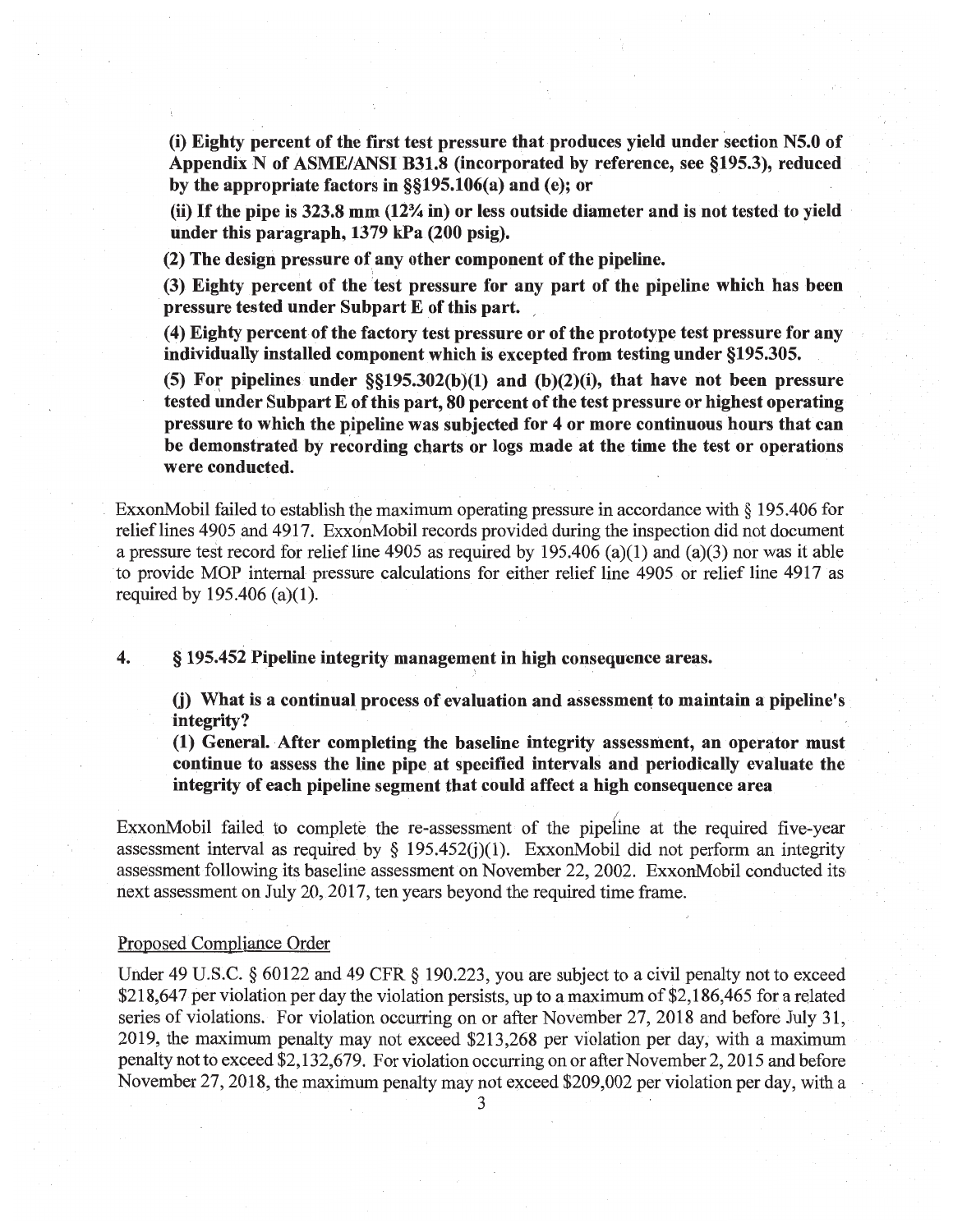maximum penalty not to exceed \$2,090,022. For violations occurring prior to November 2, 2015, the maximum penalty may not exceed \$200,000 per violation per day, with a maximum penalty not to exceed \$2,000,000 for a related series of violations.

We have reviewed the circumstances and supporting documents involved in this case, and have decided not to propose a civil penalty assessment at this time.

With respect to items 1, 2, and 3 pursuant to 49 U.S.C. § 60118, the Pipeline and Hazardous Materials Safety Administration proposes to issue a Compliance Order to ExxonMobil Fuels and Lubricants Company. Please refer to the Proposed Compliance Order, which is enclosed and made a part of this Notice.

### **Warning Item**

With respect to item 4 we have reviewed the circumstances and supporting documents involved in this case and have decided not to conduct additional enforcement action or penalty assessment proceedings at this time. We advise you to promptly correct this item. Failure to do so may result in additional enforcement action.

### Response to this Notice

Enclosed as part of this Notice is a document entitled Response Options for Pipeline Operators in *Enforcement Proceedings.* Please refer to this document and note the response options. All material you submit in response to this enforcement action may be made publicly available. If you believe that any portion of your responsive material qualifies for confidential treatment under 5 U.S.C. 552(b), along with the complete original document you must provide a second copy of the document with the portions you believe qualify for confidential treatment redacted and an explanation of why you believe the redacted information qualifies for confidential treatment under 5 U.S.C. 552(b).

Following the receipt of this Notice, you have 30 days to submit written comments, or request a hearing under 49 CFR § 190.211. If you do not respond within 30 days of receipt of this Notice, this constitutes a waiver of your right to contest the allegations in this Notice and authorizes the Associate Administrator for Pipeline Safety to find facts as alleged in this Notice without further notice to you and to issue a Final Order. If you are responding to this Notice, we propose that you submit your correspondence to my office within 30 days from receipt of this Notice. This period may be extended by written request for good cause.

In your correspondence on this matter, please refer to CPF 4-2020-5007 and, for each document you submit, please provide a copy in electronic format whenever possible.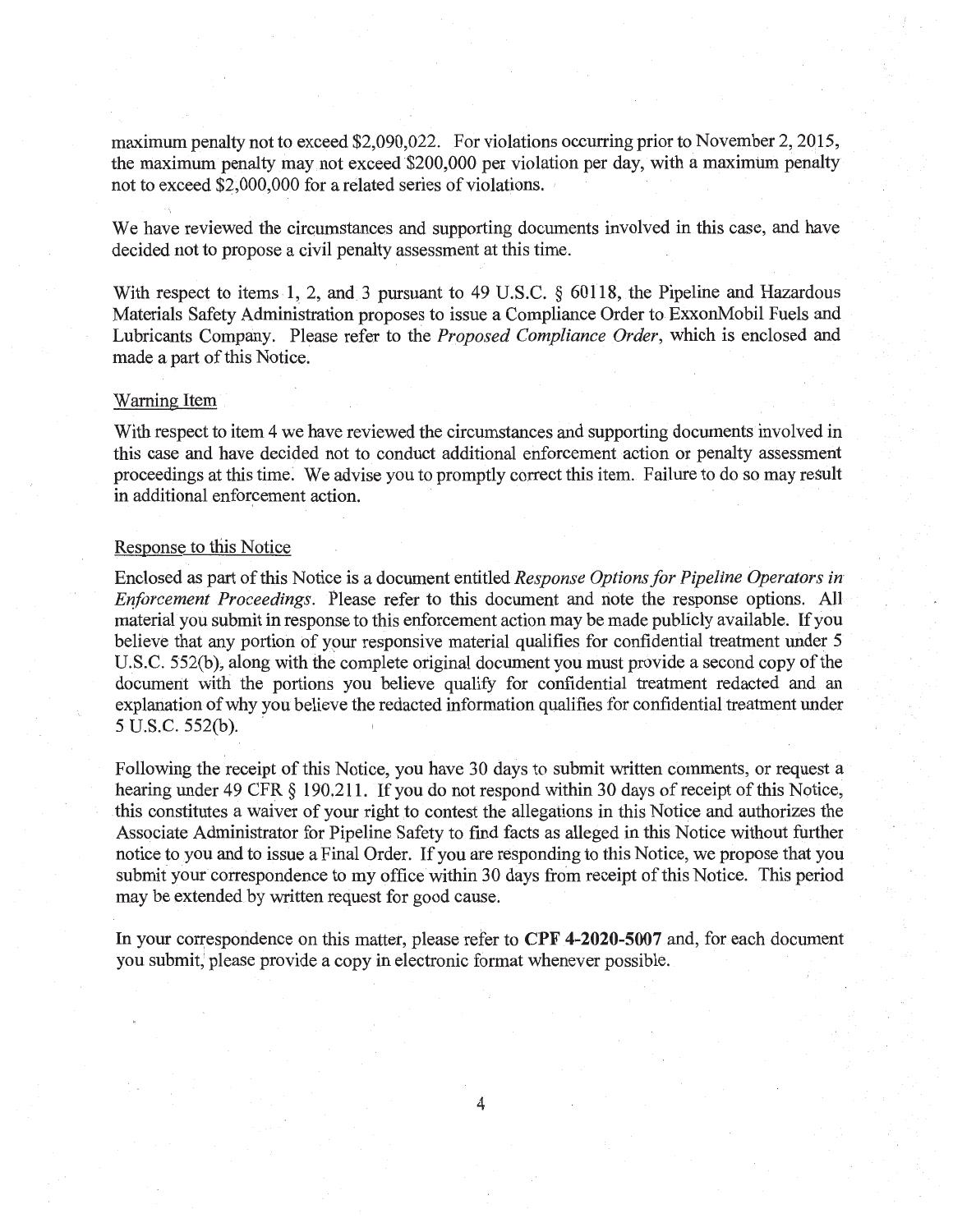Sincerely,

 $\sqrt{\mathcal{N}}$  Mary I. McDaniel, P.E.

Director, Southwest Region Pipeline and Hazardous Materials Safety Administration

cc: Gloria M. Moncada, Senior Executive, ExxonMobil Fuels and Lubricants Company, 4045 Scenic Highway, Baton Rouge, Louisiana 70821-0551

Enclosures: Proposed Compliance Order Response Options for Pipeline Operators in Enforcement Proceedings